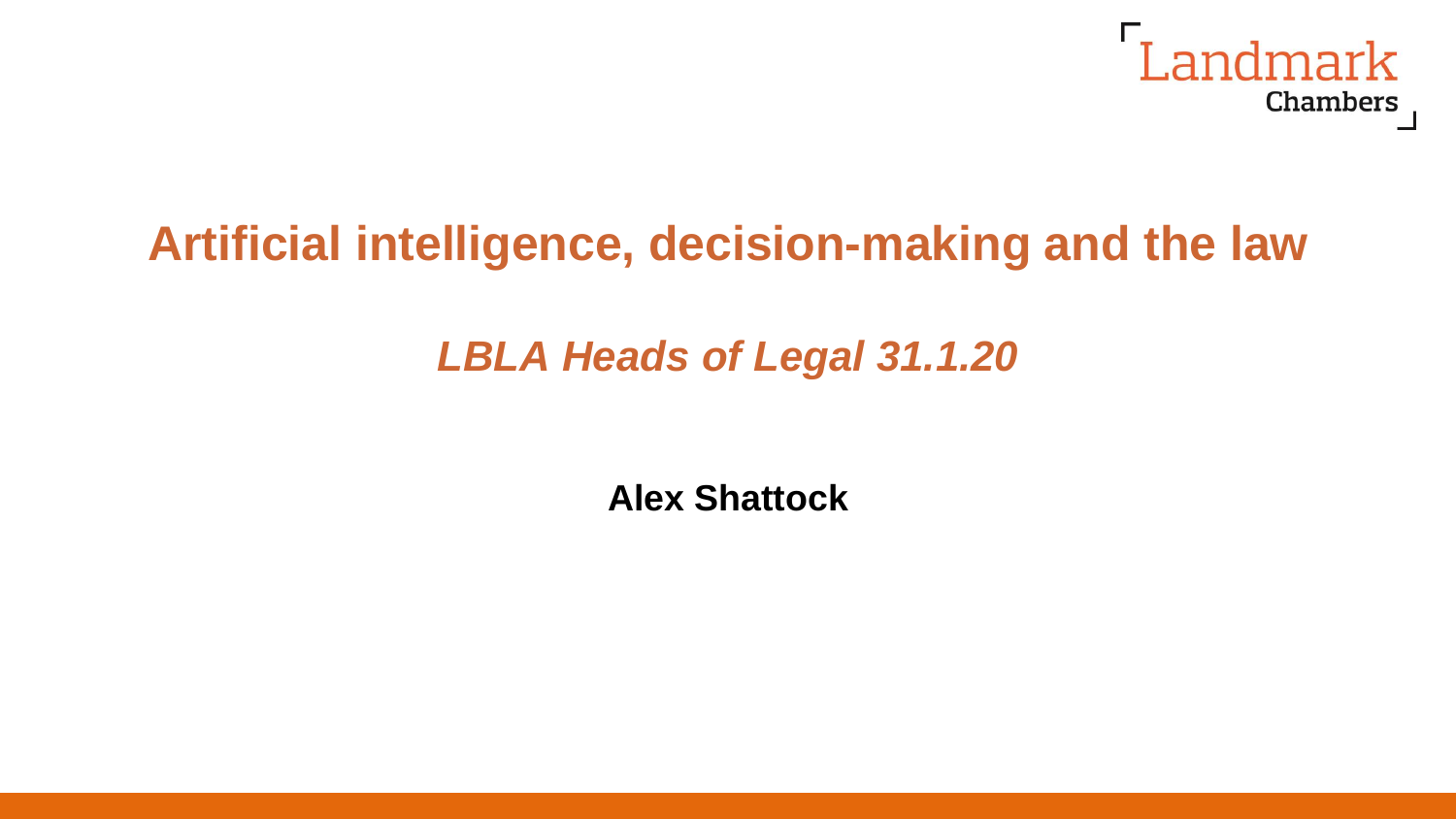## Landmark Chambers

## **Introduction**

- This talk:
	- What is artificial intelligence?
	- Machine learning
	- Public sector applications of machine learning
	- Legal issues on the horizon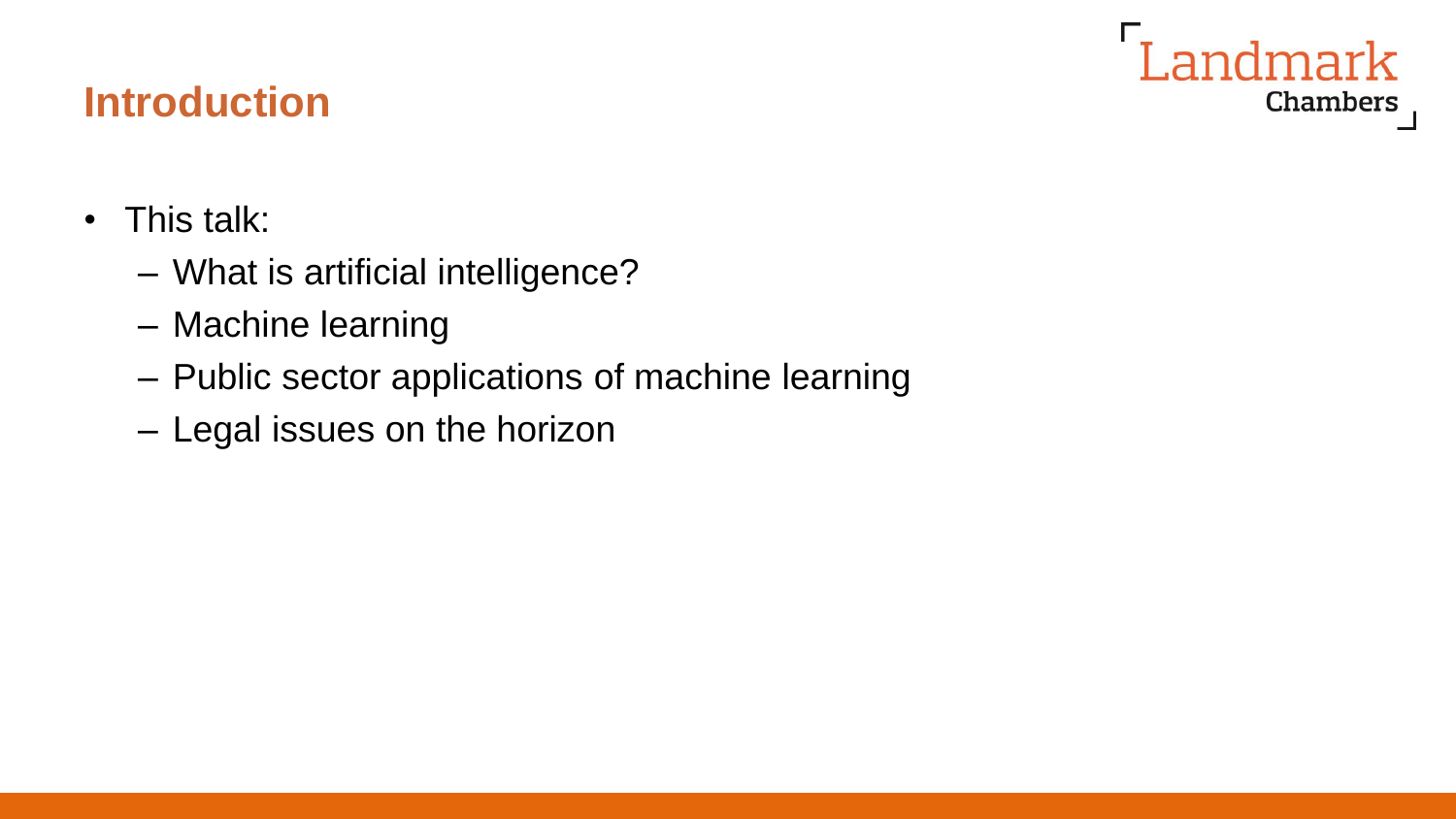## Landmark Chambers

### **What is artificial intelligence?**

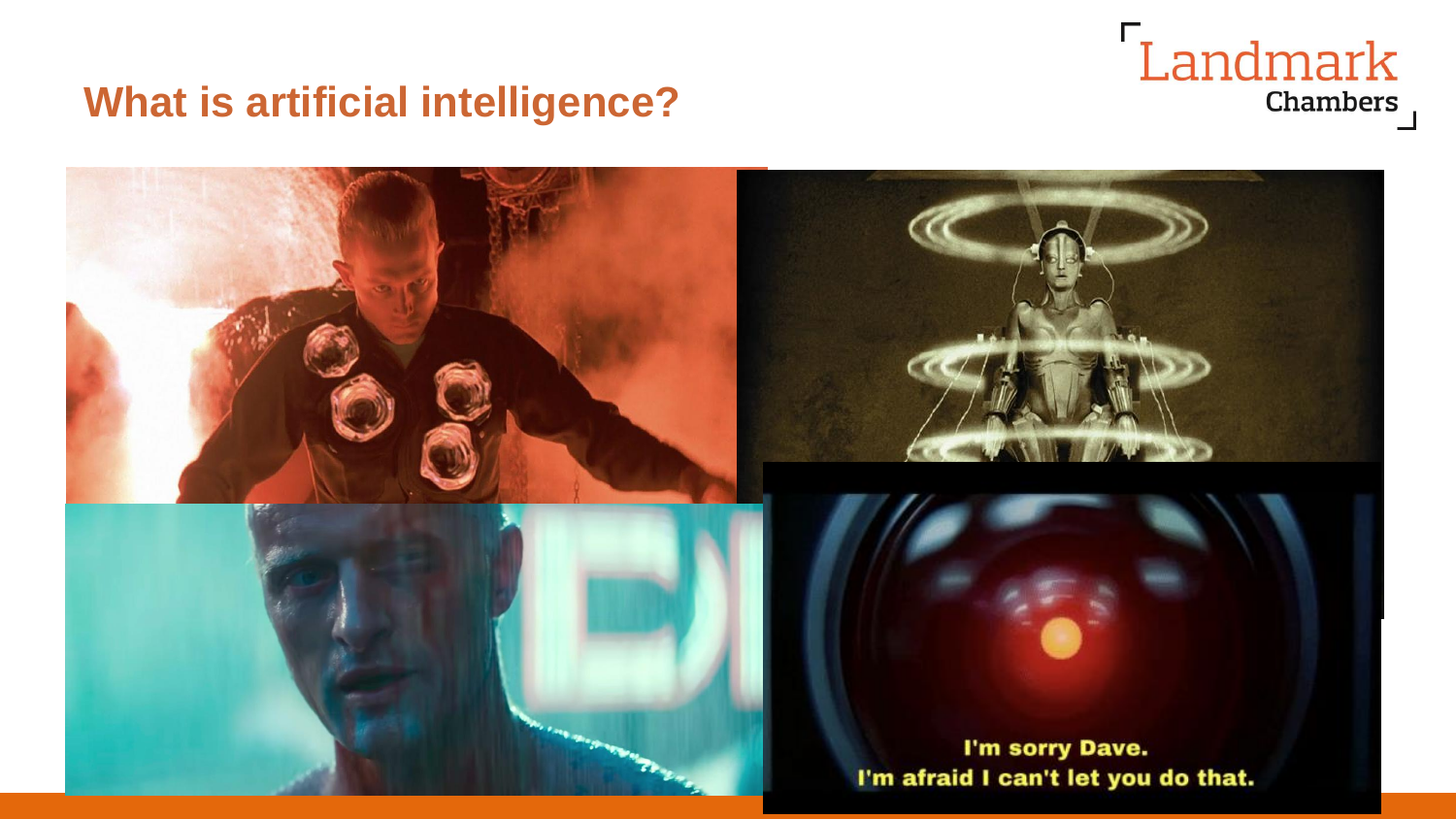## **What is artificial intelligence?**

- UK Government Guidance, A guide to using artificial intelligence in the public sector (January 2020):
- *"AI can be defined as the use of digital technology to create systems capable of performing tasks commonly thought to require intelligence."*

- *"AI is constantly evolving, but generally it involves machines using statistics to find patterns in large amounts of data…[it can] perform repetitive tasks without the need for constant human guidance"*
- Public sector applications:
	- Complex modelling
	- Tailored public services
	- Automate repetitive tasks e.g. data entry
	- Decision making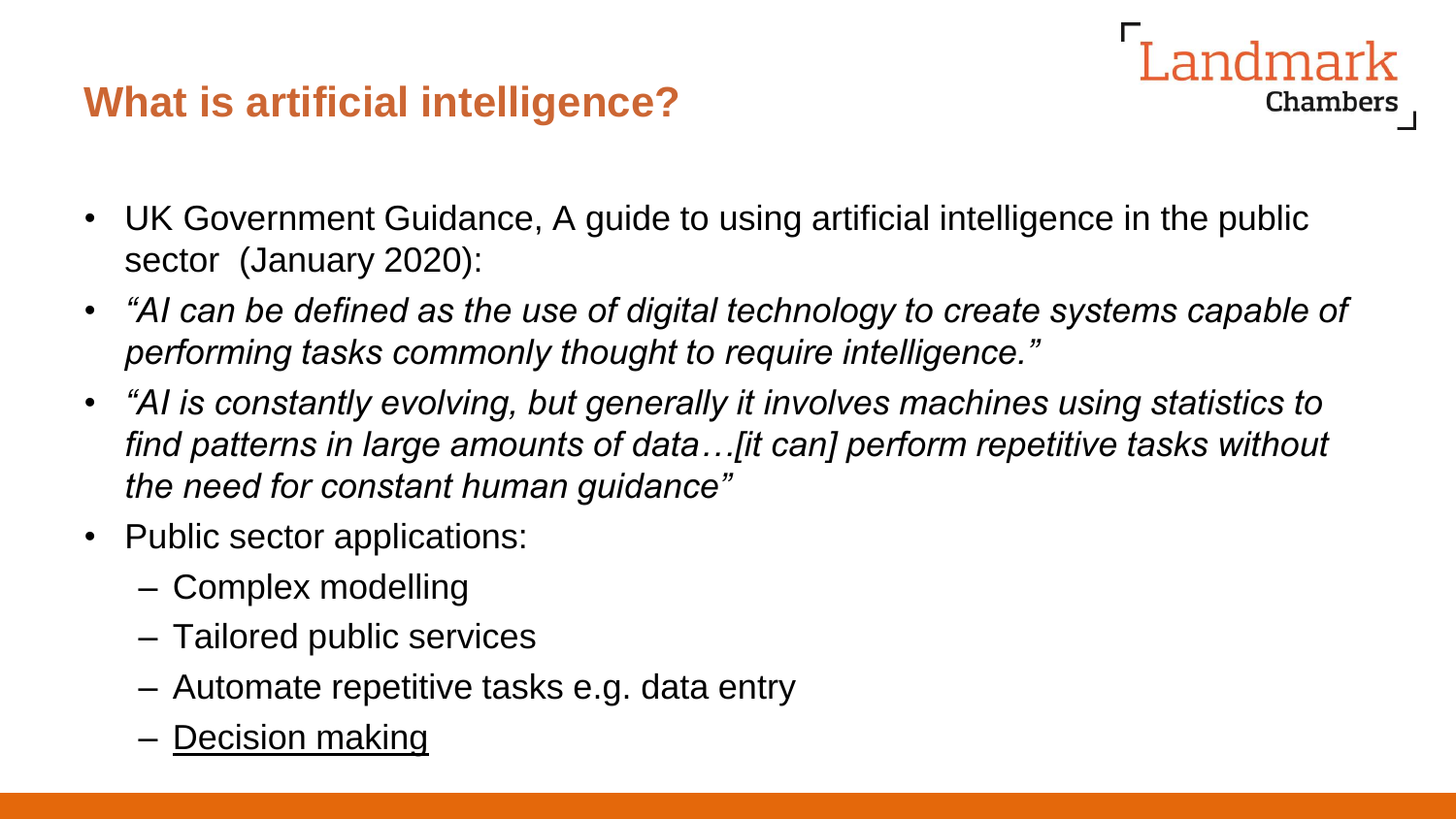## **Machine Learning**

Landmark **Chambers** 

- A subset of AI
- refers to the development of digital systems that improve their performance on a given task over time through experience
- Sort of like training an animal: the computer doesn't understand why it is doing a task, but in theory it can become better and better at it through repetition
- Particularly useful for training AI to categorise data and spot patterns in large data sets
- Applications for e.g. facial recognition, speech-to-text translation, driverless cars, fraud detection
- Particularly interesting applications for public sector decision-making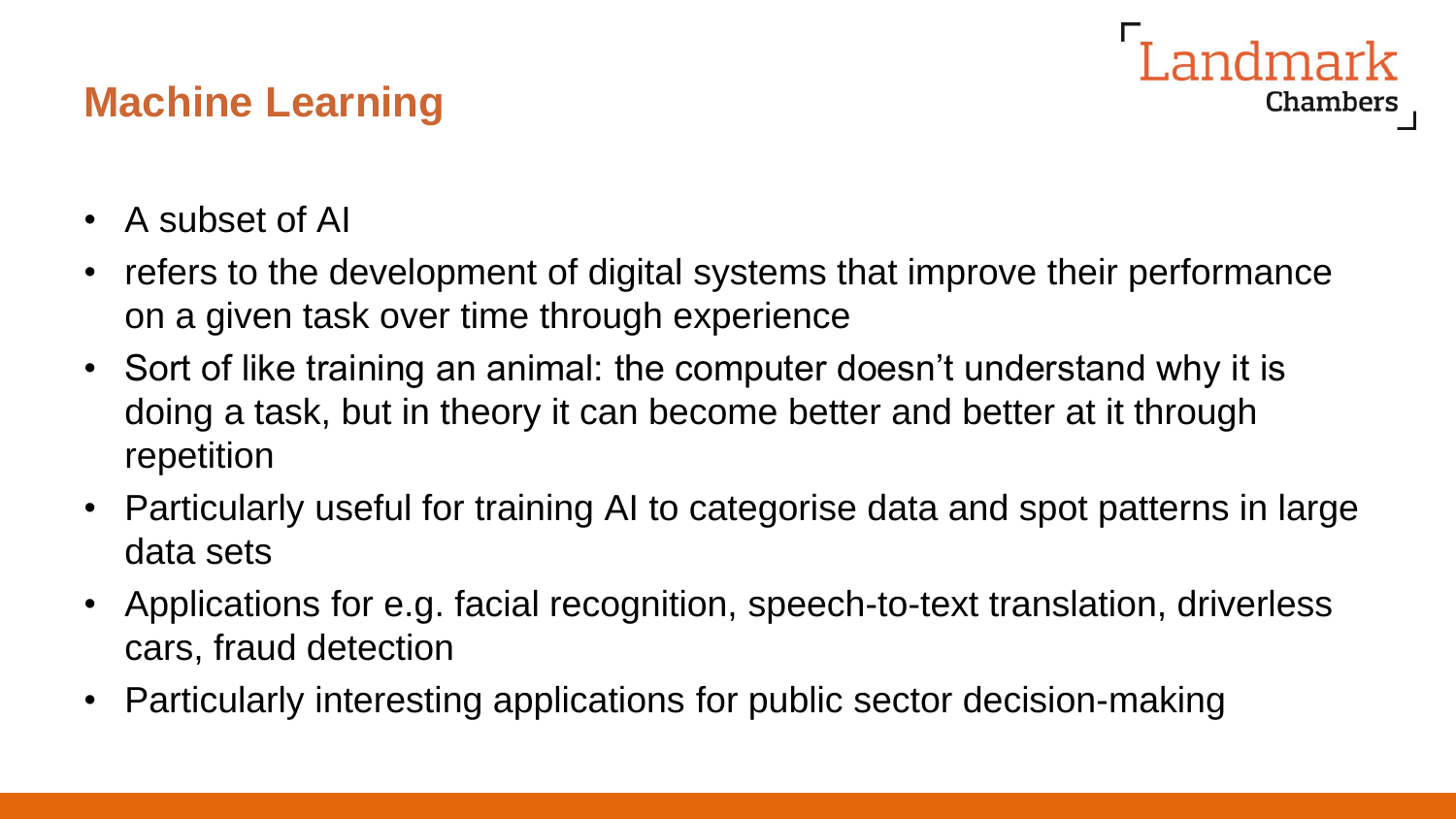## **Public sector applications of machine learning**

#### 1. DVSA and MOT testing

• Each year, 66,000 testers conduct 40 million MOT tests in 23,000 garages

- across the UK
- The Driver and Vehicle Standards Agency (DVSA) developed a machinelearning approach that analyses vast amount of testing data, which it then combines with day-to-day operations to develop a risk score for garages and testers. From this the DVSA is able to direct its enforcement officers' attention to garages or MOT testers who may be either underperforming or committing fraud.
- By identifying areas of concern in advance, the examiners' preparation time for enforcement visits has fallen by 50%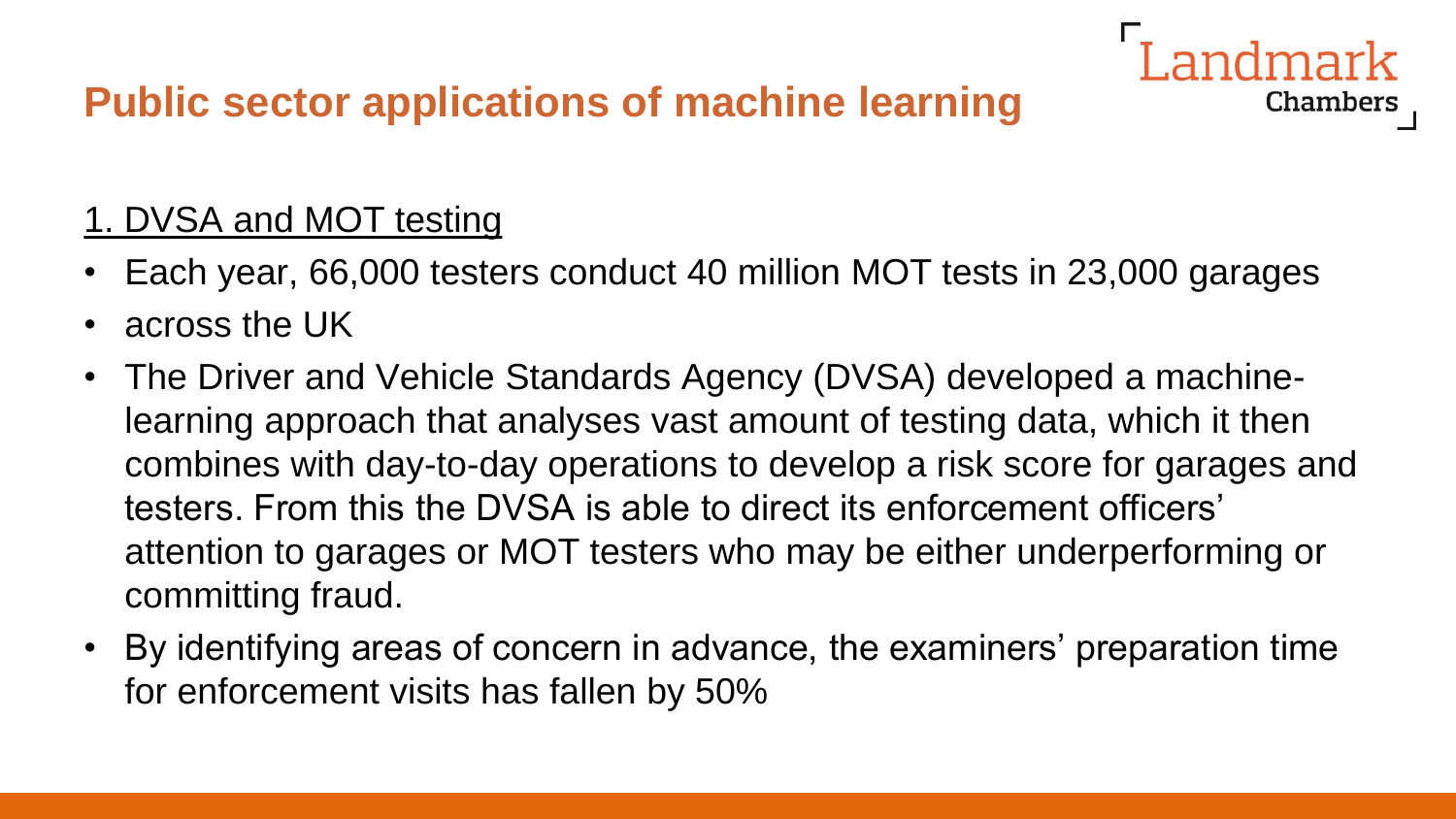## **Public sector applications of machine learning**

#### 2. Home Office decision-making

The Home Office has created an AI streaming tool that contributes to immigration policy decisions

• The tool allocates people to one of three categories based on a series of risk categories

**Chambers** 

• Historically this is a task that would be carried out by an immigration caseworker

The Home Office also uses a separate AI tool to check DWP and HMRC data to verify residence within the Settled Status Application process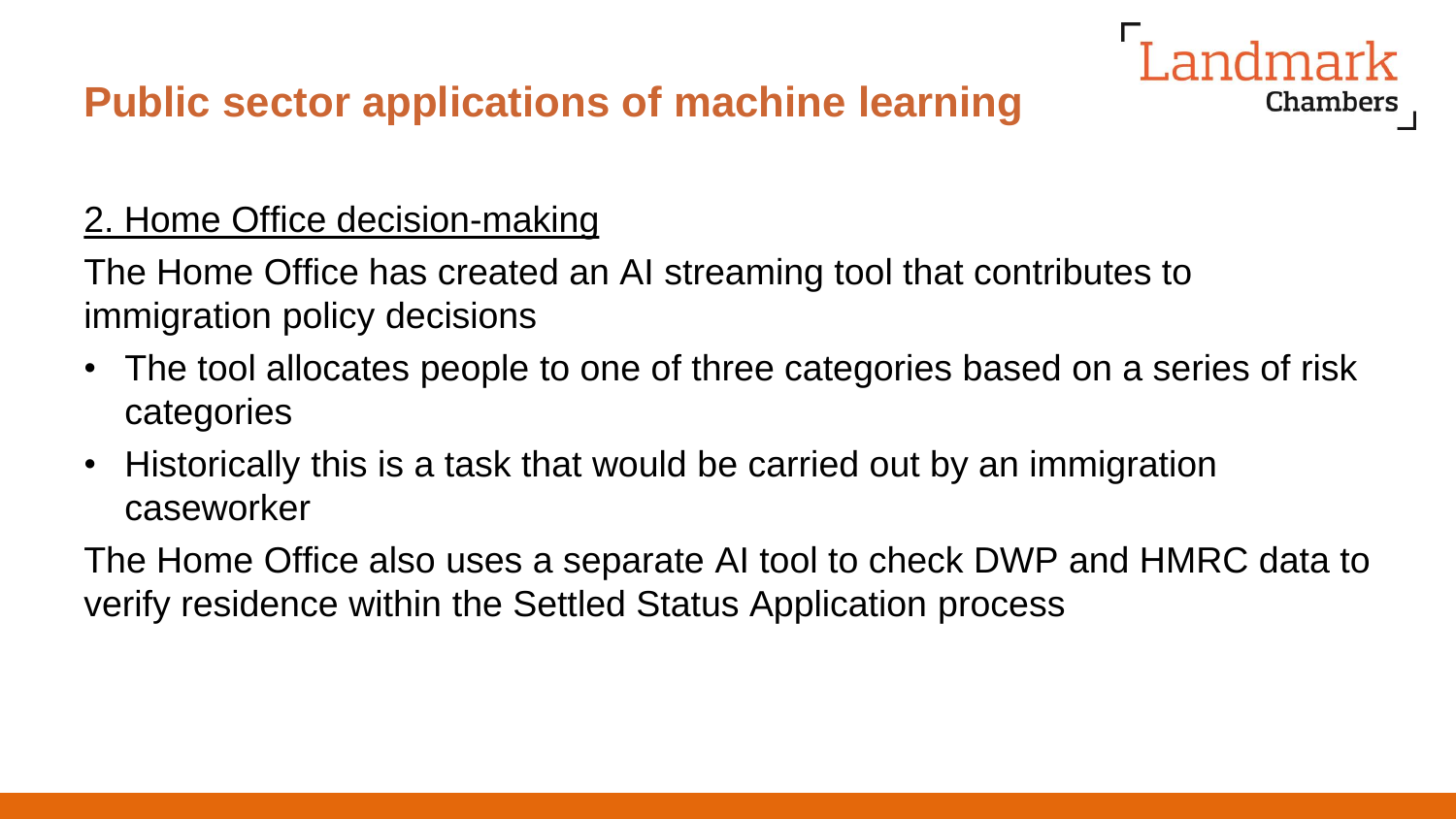### **Public sector applications of machine learning**

#### 3. Local authority decision-making

- Some local authorities now use AI risk-based verification processes in relation to Housing Benefit and Council Tax Benefit applications
- There is no fixed verification process for eligibility for these benefits However, since 2012, the DWP has allowed local authorities to use riskbased verification systems to identify fraudulent claims
- In other words AI is being used to determine individual applicants' risk rating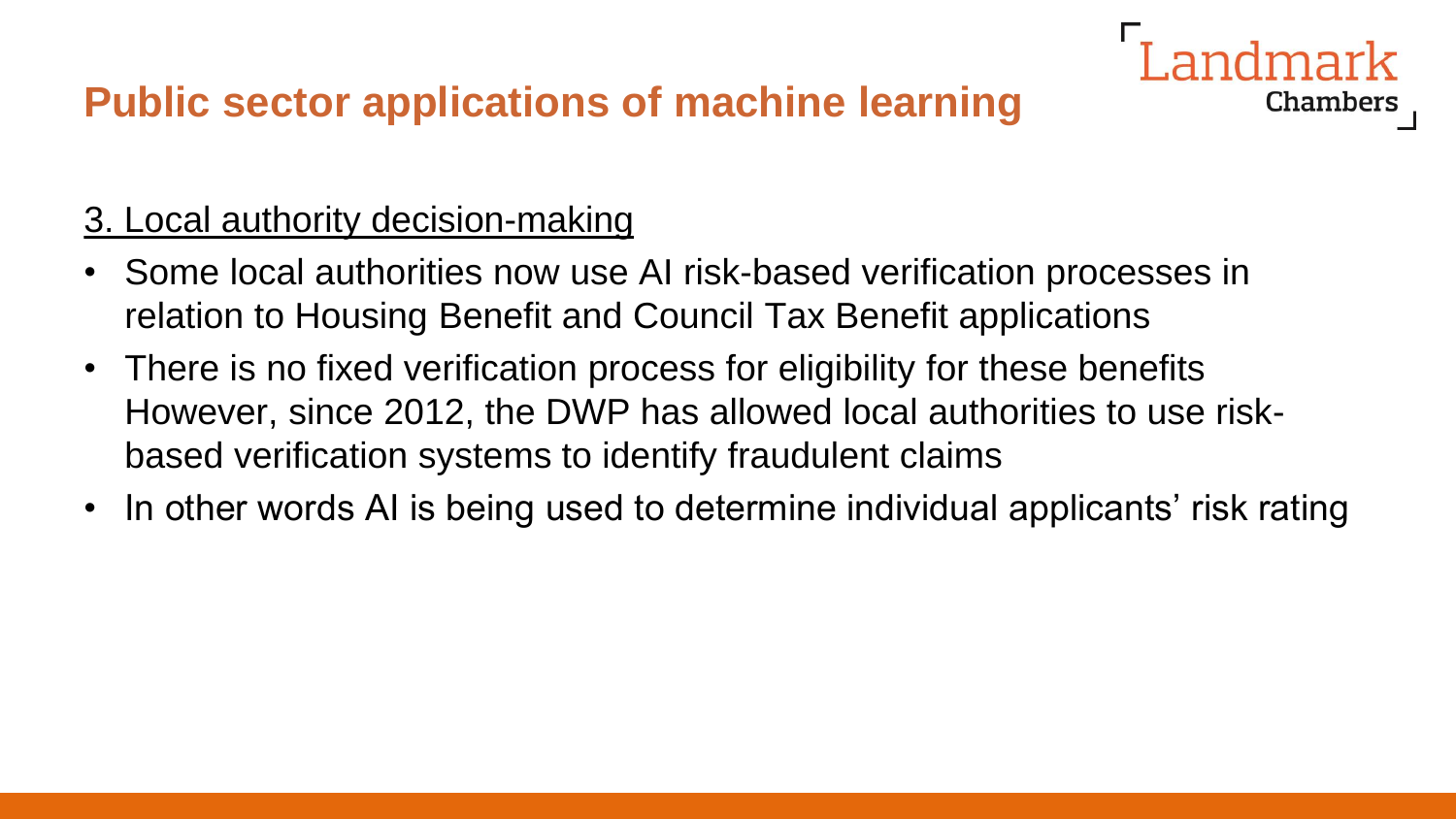



### **Legal issues**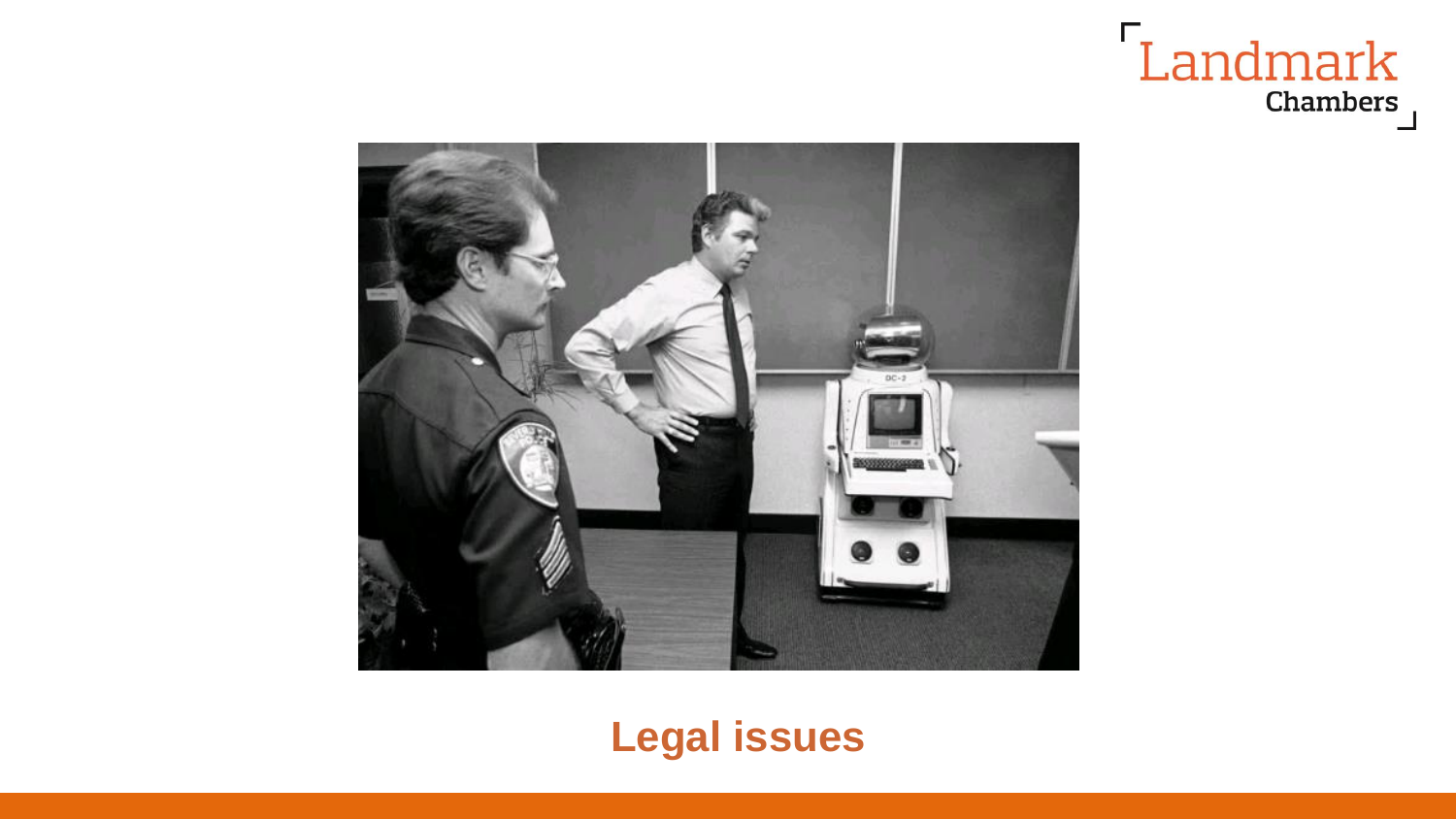#### **Legal issues: discrimination**

• The problem with AI algorithms is that it is very easy for them to discriminate if they are left to make decisions without human oversight e.g. who is a fraud risk for the purposes of awarding benefits

andmark

- If AI algorithms are trained using skewed or incomplete information, or designed in a biased way, then the results may be off- which happens fairly often as their designers and testers are often not particularly diverse
- Example: race and facial recognition software
- There is currently a live legal challenge to the Home Office's visa streaming tool under the EA 2010, on the basis that it uses nationality as a risk factor
- The allegation is that this is no different to the unlawful scheme the Home Office used to run, where Roma applications were treated with increased scrutiny because Romas were deemed to be higher risk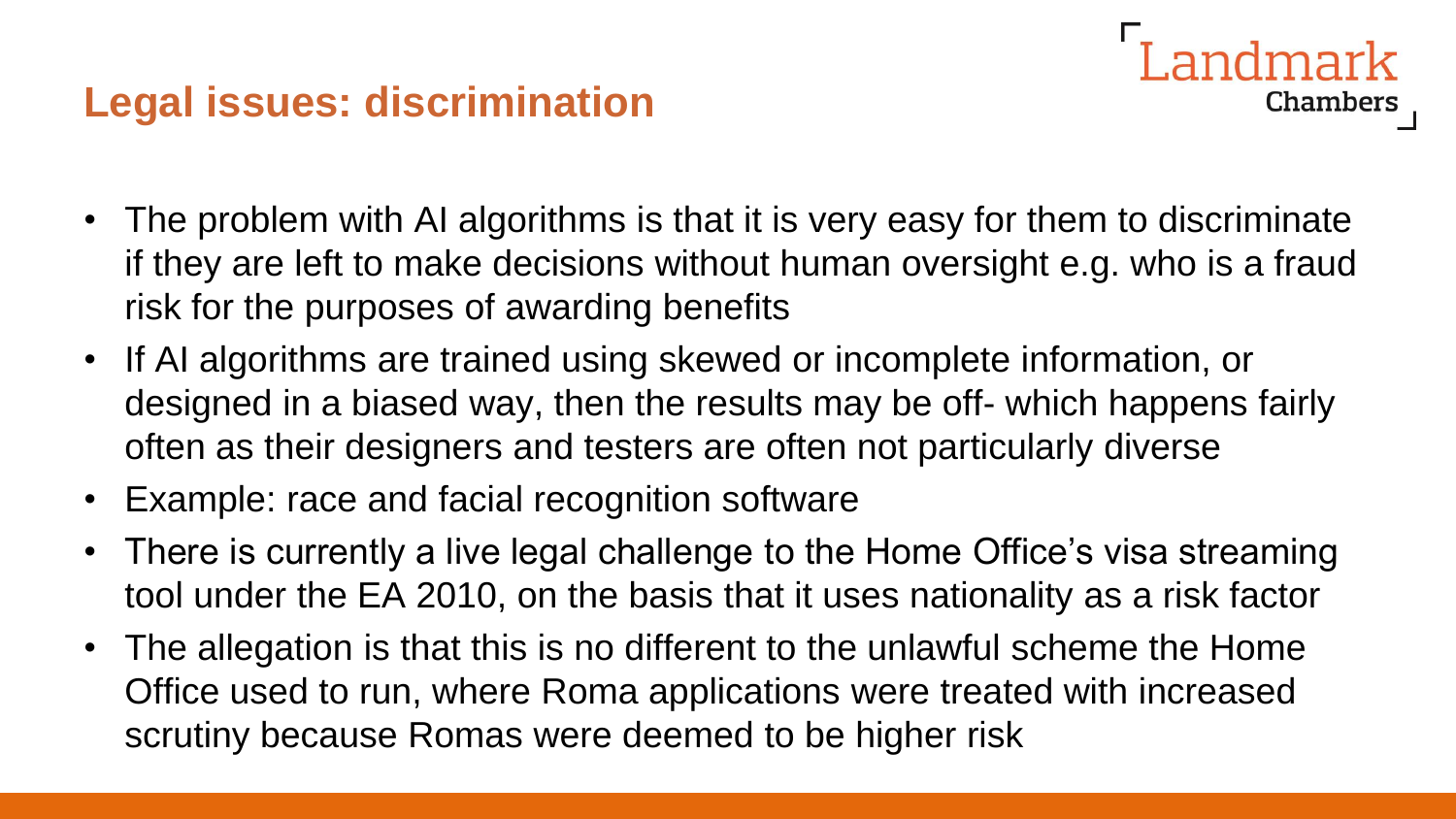#### **Legal issues: discrimination**

• It has also been suggested that there are potential discrimination issues with local authorities' use of risk-based verification systems

- The training data and algorithms for these systems is often opaque, so it is possible that discriminatory criteria might be applied or that the algorithm has learnt a biased correlation
- Example: Central Bedfordshire Council's Audit Committee report, 9 April 2018: a random sample of 10 "high risk" applicants were all working women
- One solution may be equality auditing of datasets and algorithm design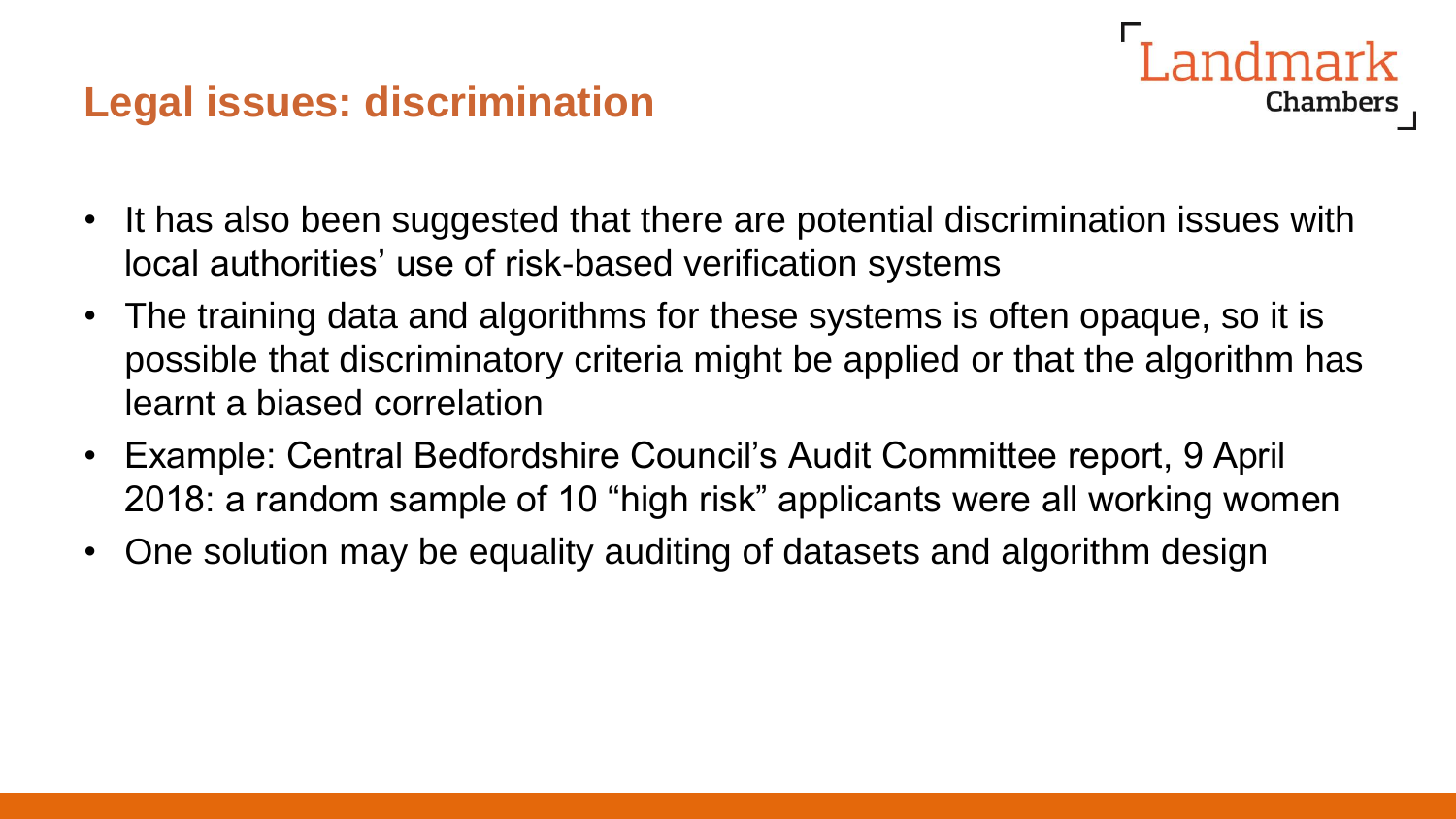#### **Legal issues: accountability in decision-making**

- What happens when AI goes seriously wrong?
- The failure of an AI system might be the ultimate responsibility of the councils adopting them, but individual accountability is important both for lessons learned and wider public accountability e.g. public inquiries

Chambers

• One of the problems with machine learning is it is not always clear why something has gone wrong: because the system is "thinking" in a sophisticated way it becomes harder to analyse after the fact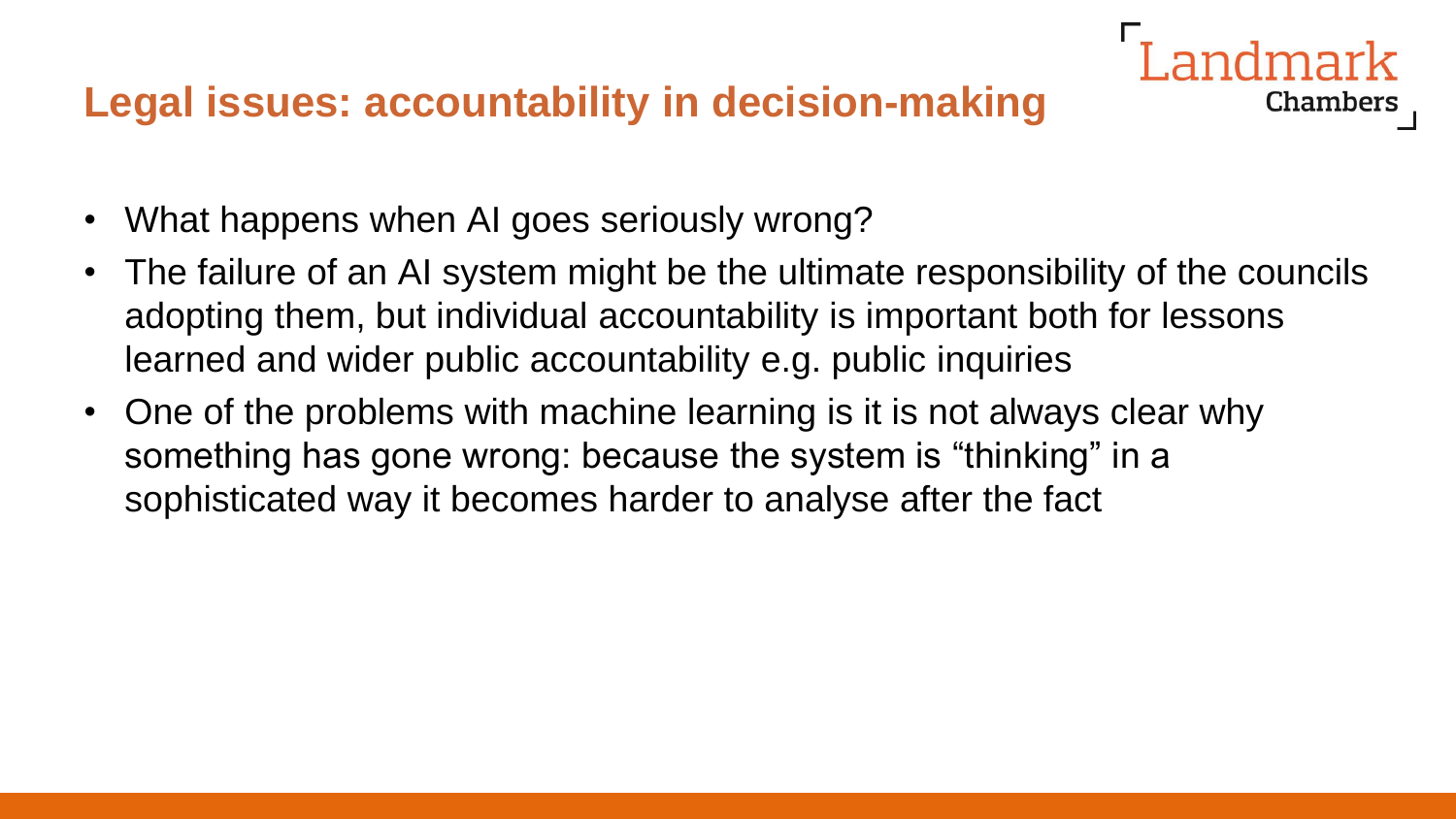### **Legal issues: accountability in decision-making**

• House of Lords AI Committee:

*"The number and complexity of stages involved in these deep learning systems is often such that even their developers cannot always be sure which factors led a system to decide one thing over another. We received a great deal of evidence regarding the extent and nature of these so-called 'black box' systems."*

- There are also wider issues regarding corporate responsibility, shared responsibility for jointly-operated AI systems, and the use of third-party AI systems. Without clear accountability for AI, important lessons may be lost "like tears in rain"
- Finally, the increasing use of AI may stretch the limits of delegation of public functions under e.g. s.101 of the LGA 1972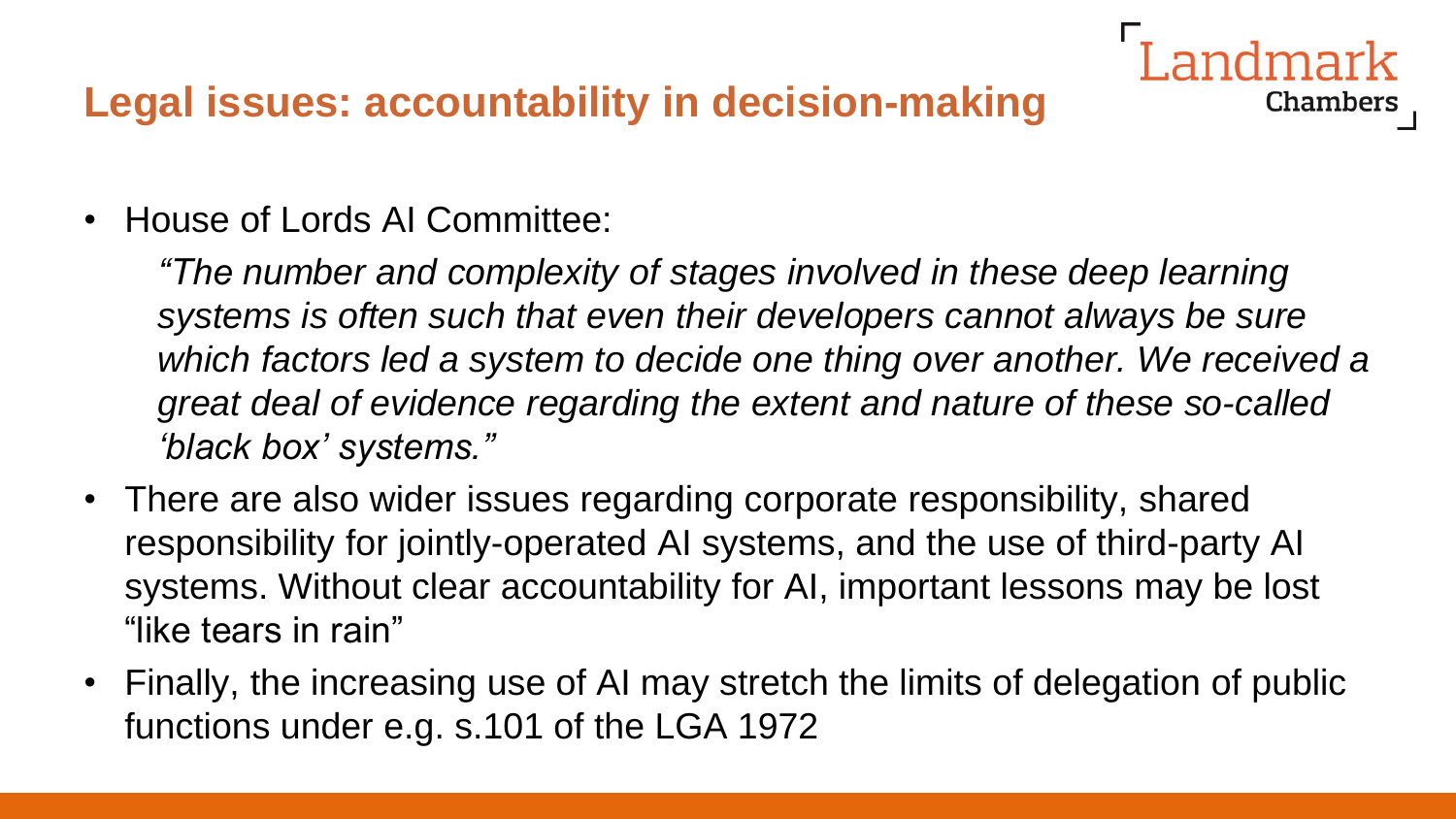## **Legal issues: GDPR**



- Machine learning tools only work effectively by being fed large amounts of data
- In the context of public sector decision making that often means personal data
- In order to rely on AI councils will increasingly need to hold large databases of information which come with the risk of data breaches and erosion of public trust
- See also GDPR Article 22: *"The data subject shall have the right not to be subject to a decision based solely on automated processing, including profiling, which produces legal effects concerning him or her or similarly significantly affects him or her."*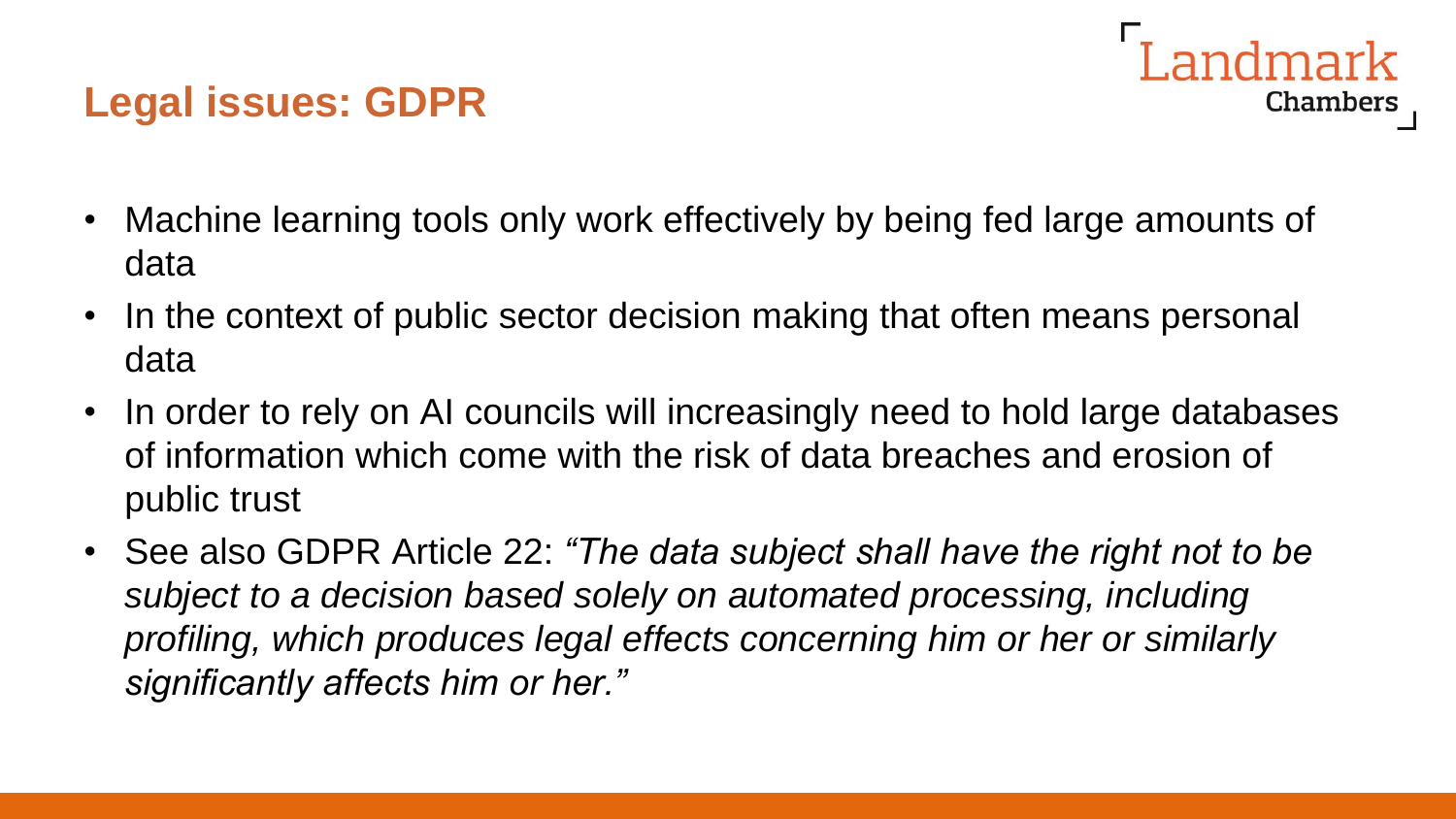# Landmark Chambers

### **Conclusion: Utopia?**

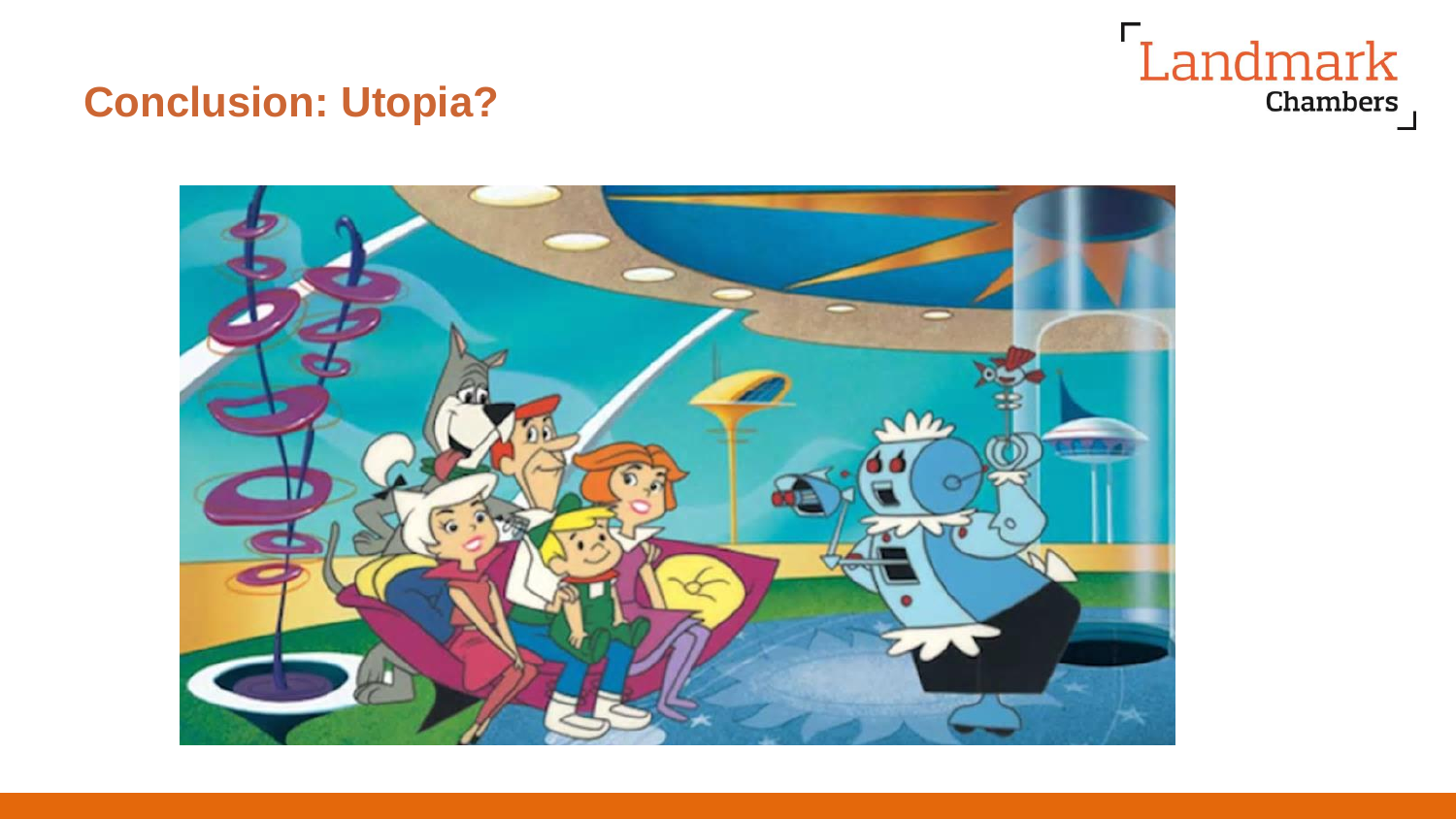### **Conclusion: Utopia?**



- AI systems can help ease the burden on local authorities by reducing costs and the need to carry out repetitive tasks
- They can assist with faster decision-making, as with DVSA, and the creation of more sophisticated modelling of risk
- They will be essential to tackling some of the most complex problems we face e.g. pollution and climate change
- AI systems are here to stay and it is important we and the public understand how they work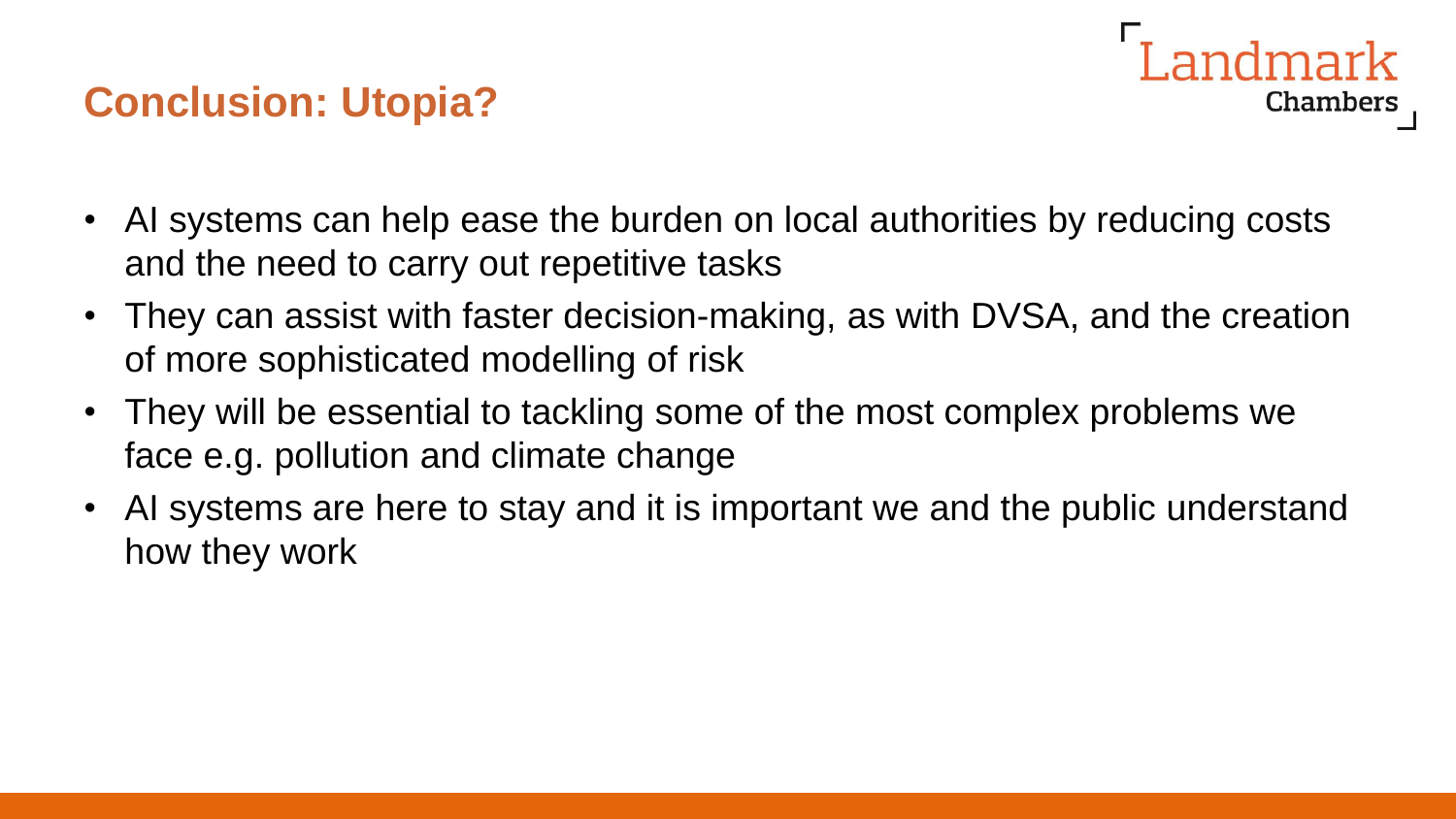

#### **Conclusion: …or dystopia?**

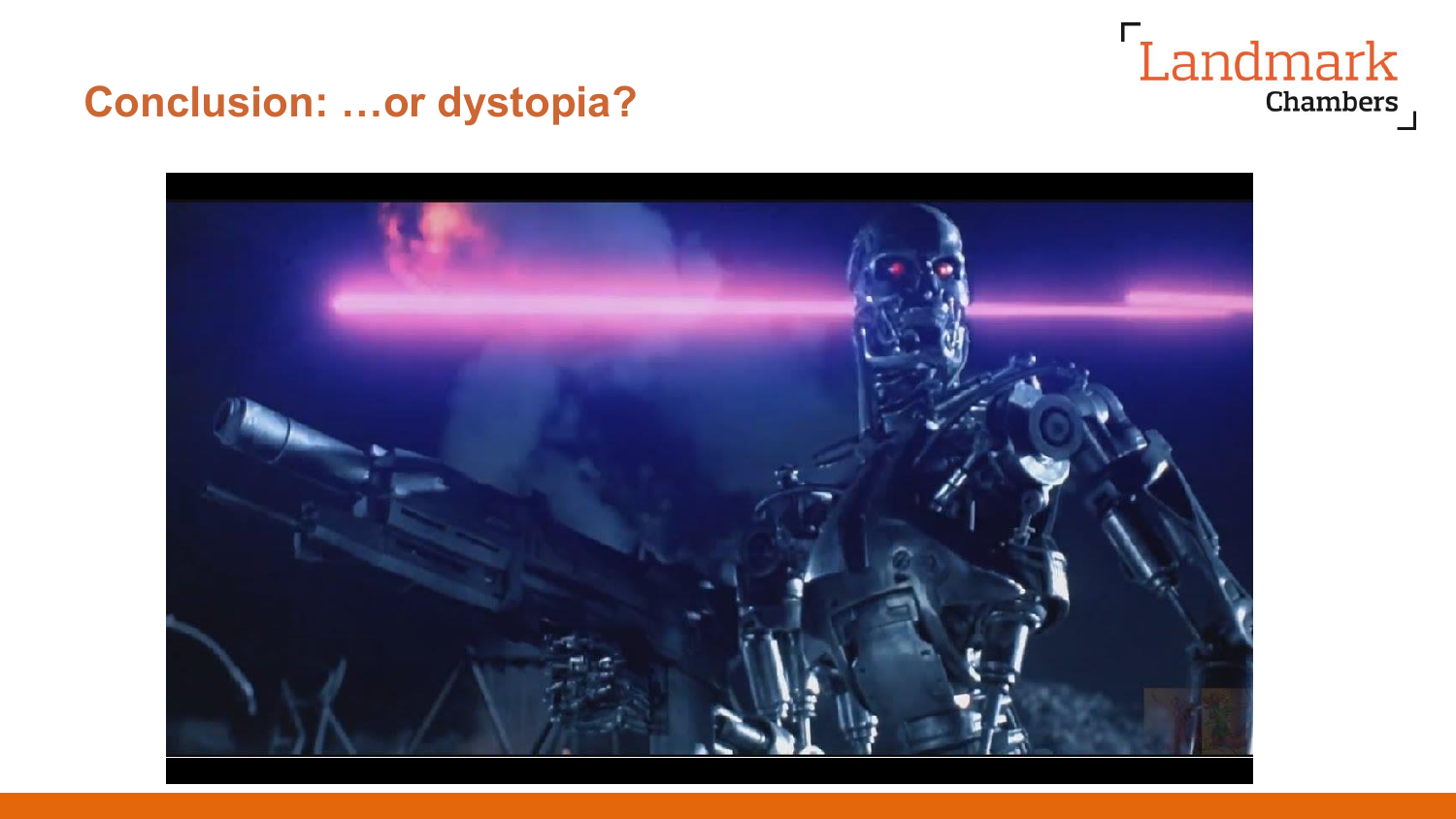### **Conclusion: …or dystopia?**



- However, it is important we understand the limitations of AI systems
- In particular, they are only as in impartial as their creators and the information they are learning from
- A skewed data set will lead to skewed decision-making: the potential for indirect or even direct discrimination is enormous and already being tested in the courts
- There are also legal issues relating to data protection and accountability
- Finally, there presentational issues with an over-reliance on AI: the public may not have a pleasant experience of local government if all their interactions with the council are e.g. with a welfare chatbot. How we design public-facing AI systems to put people at ease is one of the key tasks of the next 10 years: i.e. UX and UI Design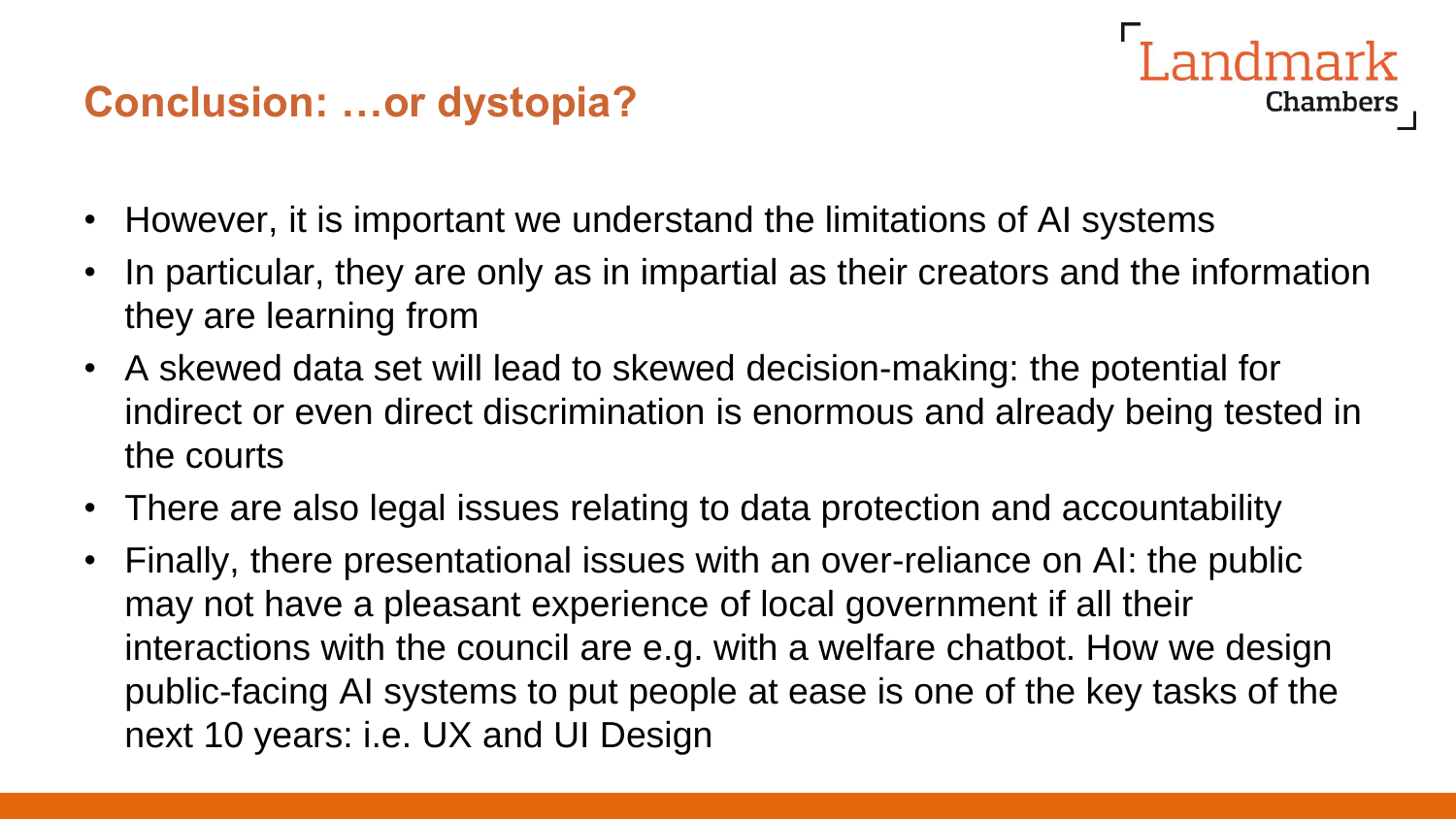



- Law Commission, Automated Vehicles Project (ongoing) <https://www.lawcom.gov.uk/project/automated-vehicles/>
- UK Government Guidance, A guide to using artificial intelligence in the public sector (January 2020)

[https://www.gov.uk/government/publications/a-guide-to-using-artificial](https://www.gov.uk/government/publications/a-guide-to-using-artificial-intelligence-in-the-public-sector)[intelligence-in-the-public-sector](https://www.gov.uk/government/publications/a-guide-to-using-artificial-intelligence-in-the-public-sector)

• House of Lords AI Committee:

<https://www.parliament.uk/ai-committee>